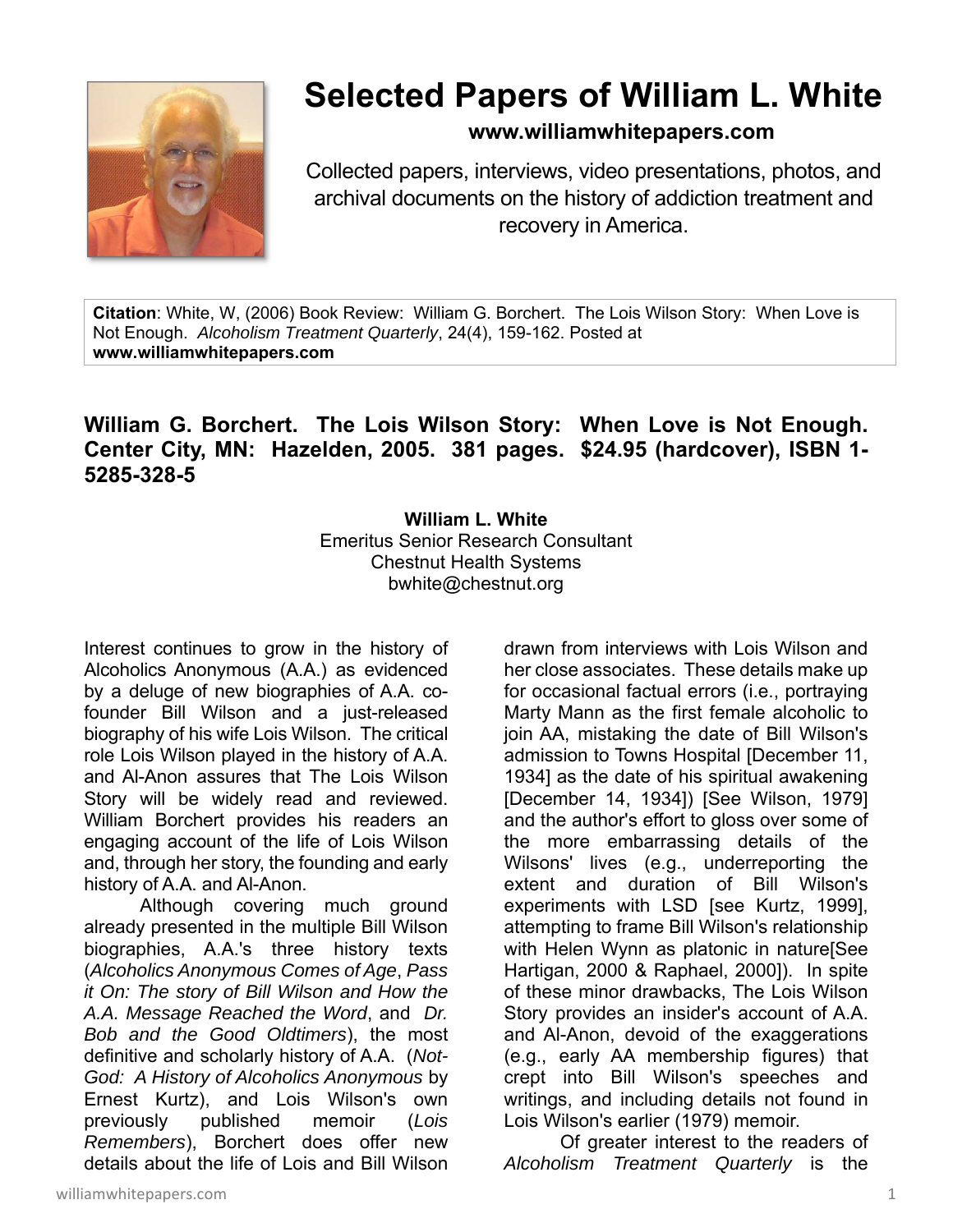question of whether this new book offers any new historical insights into the perception of alcoholism, the impact of alcoholism on the family, the treatment of alcoholism and the experience of family recovery from alcoholism. The Lois Wilson Story does offer some contributions in these areas and those will be the focus of this review. A window into the cultural attitudes toward alcoholism is revealed in the advice that family members and friends gave to Lois Wilson in response to her husband's progressive loss of control over his drinking in the 1920s and early 1930s. That view was one of drunkenness as the curse of the devil-a curse that could only be removed by God Himself. In this view, the only recourse for the family member was a posture of resignation, patience and prayer. Brief, hospital detoxification was sometimes available for the more affluent, but did not alter the progressive trajectory of alcoholism. Specialized alcoholism treatment was rarely available and, where available, quite expensive in the 1920s and 1930s. When both drying out and focused treatment failed, as they did for Bill Wilson in his many admissions before the fall of 1934, families were told that they should legally commit the alcoholic for custodial care at a state psychiatric hospital.

Borchert vividly portrays the emotional roller coaster and wretchedness that family members experience in the years before recovery or death rescues them. Particularly poignant are the constant fears that the alcoholic is going to die, the hope generated from fleeting episodes of abstinence or moderated drinking, the devastation of repeated broken promises (In Lois Wilson's case, promises written in her Bible, e.g. "To my beloved wide that has endured so much, let this stand as evidence of my pledge to you that I have finished with drink forever."), and the prolonged guilt and self-recrimination. Lois Wilson's story vividly portrays the duality of the alcoholic family experience: beautiful moments of peacefulness, love and shared dreams intermixed with the chaos of personal devastation (hallucinations, brawls, drunk tanks, drying out hospitals) and family devastation (relationship turmoil, social isolation, economic disaster). The book also portrays the emotions that spouses and family members bring to the early stages of the alcoholic's recovery: frustration, anger, resentment, fear, guilt, and jealousy that something other than their own efforts got their husbands sober). The admission of these feelings, the recognition that the spouse had become as sick as the alcoholic and the discovery that there were parallel paths of recovery open to family members constituted the core discoveries upon which family recovery and the birth of Al-Anon were built.

There are insights contained in The Lois Wilson Story that somehow got lost on the modern professionalization of addiction treatment. The first of these insights is the potential role of a sudden, unplanned experience of transformative change in the process of recovery initiation. We have become so enamored with our professional interventions and staged recovery theories that we have forgotten the power and legitimacy of such life-defining moments. Bill Wilson's experience in Towns Hospital and his physician Dr. William Silkworth's admirable response to it provides a professional role model of how we can be with someone through such an experience and frame that experience in ways that strengthen the recovery process.

A second insight that comes through the experiences of Lois Wilson and the other wives of early alcoholics in A.A. is the chronicity and complexity of alcoholism. Today those characteristics are being reaffirmed in models that contrast severe alcohol and other drug problems as chronic diseases comparable to other chronic disorders (McLellan, O'Brien, Lewis & Kleber, 2000). Lois Wilson and early Al-Anon members lived and suffered through this chonicity and compared alcoholism to diabetes, cancer and heart disease decades before treatment professionals began to emphasize such analogies. If addiction treatment shifts from its current acute care intervention model to a model of sustained recovery management, Lois Wilson and other early members of Al-Anon should be offered a historical footnote for their early